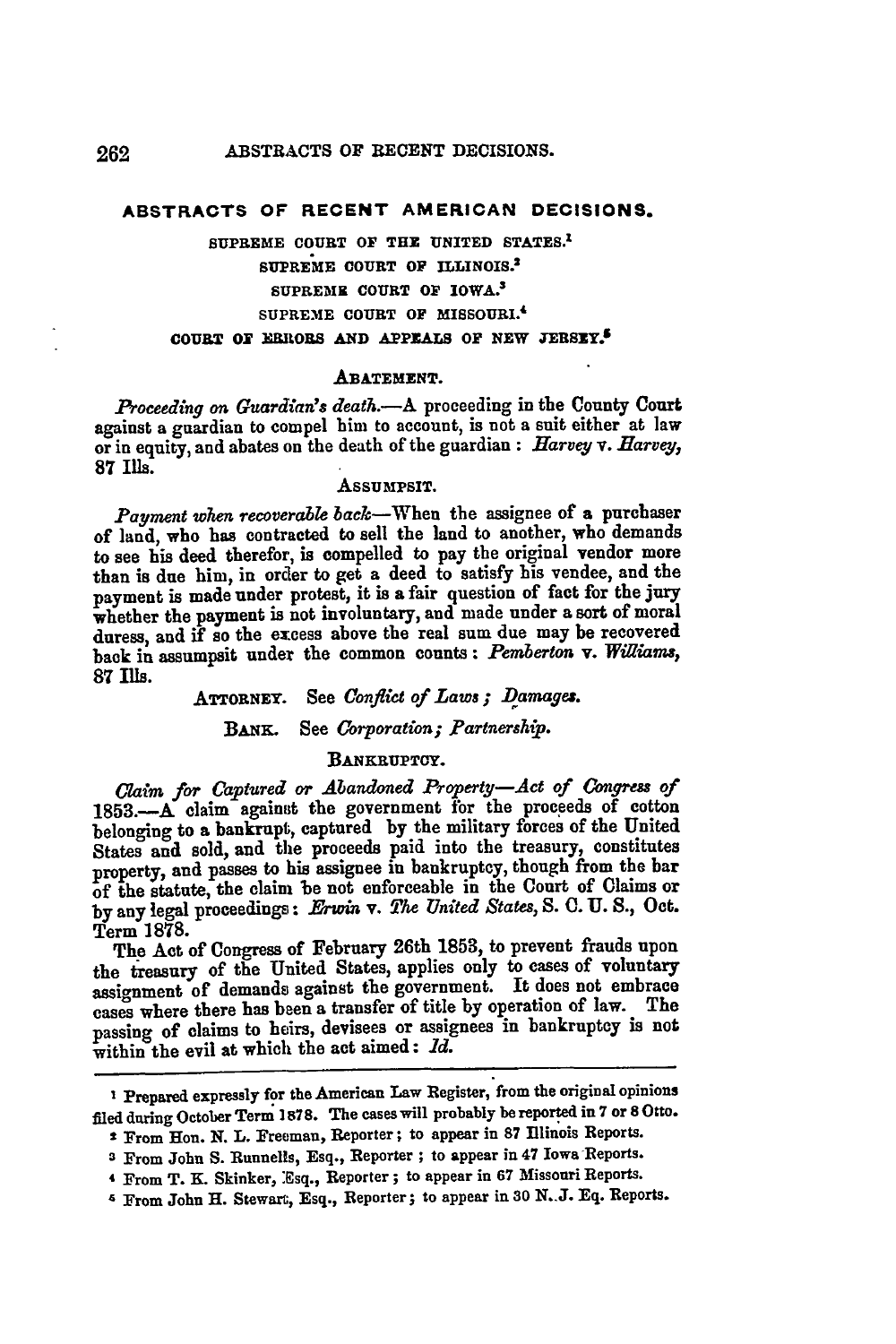*Evi(dnce-Assinee's Deed-It* is not required that a complete transcript of the record and files shall be given in evidence **to** support the deed of an assignee in bankruptcy. A certified copy of the order decreeing bankruptcy and appointing the assignee, is sufficient under the Act of Congress. All such deeds, reciting the decree in bankruptcy and the assignee's appointment, supported **by** a certified copy of such decree, are made full and complete evidence both of the bankruptcy and the assignment, and supersede the necessity of any other proof to validate such deeds: *Heath v. .Hyde,* **87** Ills.

# BILLS **AND NOTES.**

Delivery of Note to Maker.-The delivery of a note by the holder to the maker, with intent thereby to discharge the debt, does discharge it: *Vanderbeck v. Vanderbeck,* 30 **N. J. Eq.**

### COMMON CARRIER.

*Passenger* no *right to sell Goods.-A* party cannot maintain an action against the captain of a boat for preventing her from selling her goods on his boat on an excursion, she having obtained no permission for that purpose; nor can she recover when the captain put her goods into the baggage-room, and **could** not deliver them to **her, owing to the crowd** getting off the boat until it was too late for her to get them conveyed to the grounds of a picnic where she expected to make sales: *Smallman* v. *Whiter,* **87** Ills.

### **CONFLICT** OF LAWs. **See** *Interest.*

*Confession of Judgment by Attorney pertains to Remedy- Confession of cannot be made by Attorney.-A* confession of judgment pextains to the remedy, and is therefore governed, **by** the law of Iowa. **A** contract made in another state authorizing a confession to be made **by** an attorney will not be enforced there **:** *Hamilton* **v.** *Shoenberqer,* 47 Iowa.

### **CONFUSION** oF **GOODS.**

Party Causing it to bear Loss.-If a party having charge of the property of others, so confounds it with his own that the line of distinction cannot be traced, all the inconvenience of the confusion is thrown upon **the** party who produced it, and it is for him to distinguish his own property or lose it: *Jewett* **v.** *Dringer,* **30 N. J. Eq.**

**A** junk dealer, **by** fraudulent collusion with the employees of a railroad corporation, obtained large quantities of old iron, **&c.,** at much less than the actual weight or value. On delivery it was thrown indiscriminately on other heaps of old iron, **&c.,** belonging to him, so **as to** be indistinguishsble. *Held,* that he must forfeit the whole mass to the company: *Id.*

### **CONTRACT.** See *Equity.*

#### **CORPORATION.** See *Receiver.*

*Stockholder of Bank-Liability to Credtors.-]Under* the charter of the bank of Chicago, which provided that "each stockholder shall be liable to double the amount of stock held or owned **by** him, and for three months after giving notice of transfer, **&c.** it was *held,* that a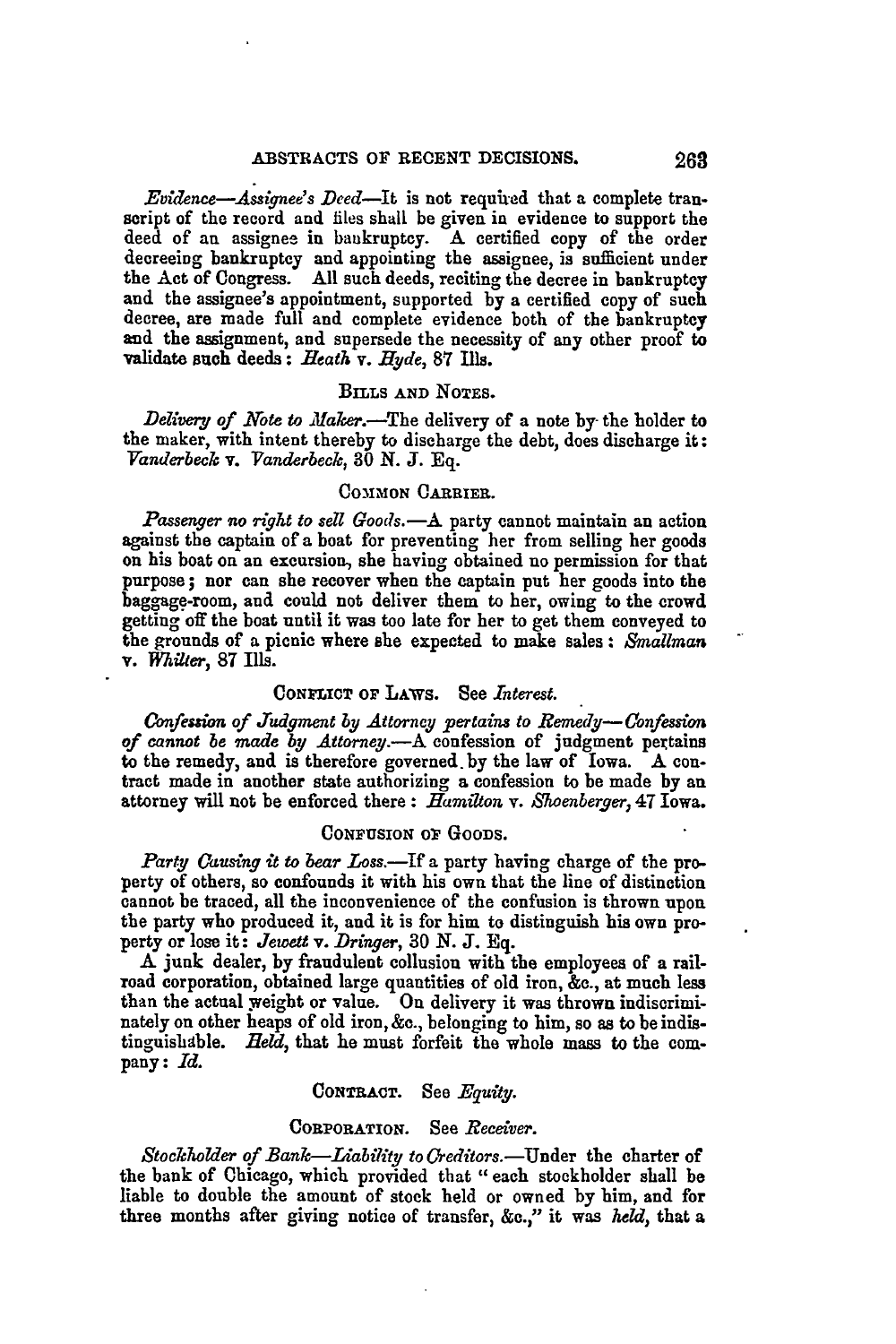stockholder assumed *a* primary liability to creditors of the bank, to an amount double his stock, and not a secondary one; and having incurred such liability, he was not released therefrom **by** his not being sued within three months after a transfer of his stock: *Fuller* v. *Ledden,* **87** Ills.

# **COVENANT.** See *Vendor.*

# **CRIMINAL** LAw.

*Defendant as Witness-Liability to Impeachment.*-When a defendant in a criminal case testifies in his own behalf, the state may impeach his character before he offers any evidence that it is good ; his testimony is subject to the same rules and tests as that of any other witness: *S tate v. Cox,* **67** 1o.

In impeaching a witness, evidence of his reputation for general moral character, as well as of that for truth and veracity, is admissible; but before permitting witnesses to testify as to such reputation, they must show that they are acquainted with it:  $Id$ .

If a defendant in a criminal case becomes a witness in his own behalf, as permitted **by** the Act of April 18th 1877, he thereby subjects himself to the same rules as to cross-examination and impeachment as other witnesses: *State v. Clinton,* **67** Mo.

### **CUSTOM.**

Dealings with Reference to Particular Markets.-A person who deals in a particular market must be taken to deal according to the known, general and uniform custom or usage of that market, and he who employs another to act for him at a particular place or market, must be taken as intending that the business will be done according to the custom and usage of that place or market, whether the principal in fact knew of the usage or custom, or not: *Bailey v. Bensley,* 87 Ills.

### **DAMAGES.**

*Attorney's Fees-In* an action for breach of covenant of warranty the grantee may recover taxable costs, but before he can recover his attorney's fees he must show that he has paid, or is under obligation to pay, some specified sum. He cannot recover what he may show are reason-<br>able fees without proof that he has incurred liability to that extent: *,Swartz v. Ballou,* 47 Iowa.

*Contract for Personal Service-Breach-If* an employee who is under contract to serve his employer for a fixed period leaves the service before the expiration thereof, he is not entitled to recover what may be his due after deducting damages for the breach of contract until the time of payment fixed therein: *Powers v. Wilson,* 47 Iowa.

### **DEBTOR AND CREDITOR. -**

*Fraudulent Conveyance.-An* administrator of an estate, under an order of court, cannot sell and convey any interest in lands sold and conveyed by his intestate in his lifetime to defraud his creditors. If he does so sell and convey, his grantee cannot naintain a bill to avoid the fraudulent conveyance, because no title passes, for want of power in the administrator: *Beebe v. Saulter,* **87** Ills.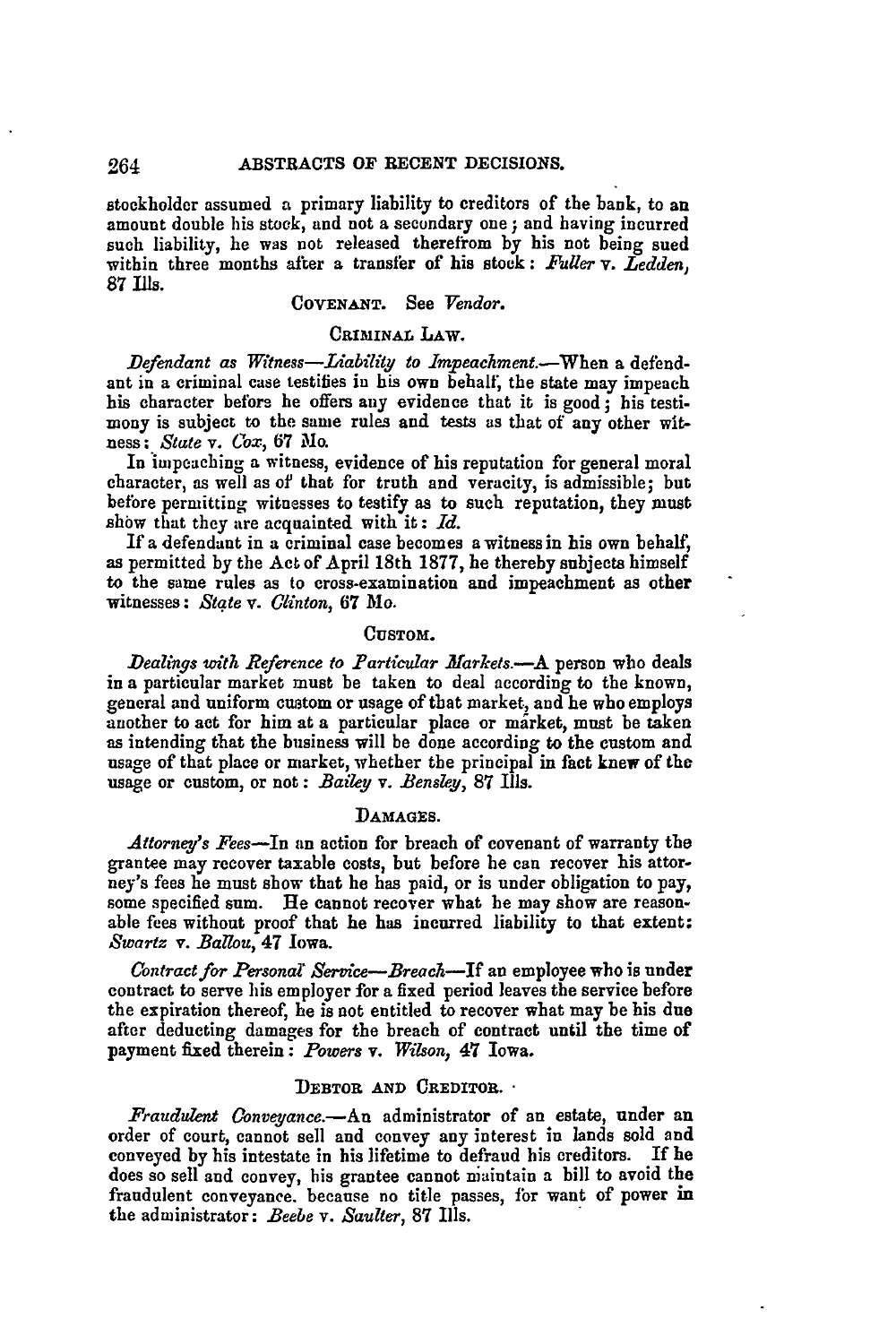#### **DEED.**

*JfMistake-Equity-Subseguent Grantee with Notice.-A* mortgagor intended to give, and the mortgagee expected to receive, a mortgage in fee, but, for want of words of inheritance, the mortgage, as executed, conveyed only an estate for life. A second mortgagee had such actual notice of the first mortgage as induced the belief that it was a mortgage of the fee, and, so believing, took the second mortgage. *field,* that, as against the second mortgagee, the first mortgage should be regarded as a mortgage of the fee: *Gale* v. *Norris, 30* **N. J. Eq.**

### DuREsS. See *Assumpsit.*

### **EQUITY.**

*Paud-Practice-Parties.-A* deed to purchasers under a judgment and sale made **by** an auditor in attachment, cannot be avoided on the ground of false claims **by** creditors, and an irregular, fraudulent and inadequate sale, without making the creditors and auditor parties: *Wson* v. *Bellows,* **30 N. J. Eq**

This defect, in not joining proper parties, is good ground for demurrer, where it appears on the face of the bill **:** *Id.*

When the purchasers are not charged with fraud, relief against them will only **be** granted on equitable terms; such as offering to refund the purchase-money. They will not be compelled to look to others who are not parties to the bill **:** *Id.*

*Indispensable Party to Suit.*---K., a citizen of Tennessee, filed a bill  $\cdot$ in the Circuit Court against **D.,** a citizen of Ohio. The controversy related to one hundred and eighty-four shares of the stock of the Memphis Gas-Light Company, which company was not made a party to the suit. The substance of the bill was, that plaintiff was the owner of the shares of the gas company stock already mentioned, and that while he so owned and held the stock, and during the late civil war, the defend. ant "obtained possession of the books and control of the offices of the company, and being so in possession and control, wrongfully and fraudulently procured and obtained to be made a transfer upon the books of the company to his own name as owner, and from the name of your orator, the said one hundred and eighty-four shares of stock, and the issuance to him of a certificate of said stock, and the cancellation of the certificate of his stock belonging **to** and in the name of your orator." The relief prayed was that the said capital stock might be restored to the plaintiff, **and** that said D. might be compelled to cause and authorize the transfer of said stock to be made on the books of the company to the plaintiff, and might be enjoined from making, or authorizing to be made, a transfer of any of the stock to any other person **:** *Hekl,* that the Circuit Court has no jurisdiction to try the case, because the gaslight company was an indispensable party to the relief sought in the bill, or to any relief which a court of equity could give **:** *.Kendig v. Dean,* **S. C. U. S.,** Oct. Term 1878.

*Mistake-Rectification of Contract.*-Where an oral contract is afterwards reduced to writing, and the writing fails to express in apt and proper terms the real intention of the parties through a mistake of the **VOL. XXVII.-'**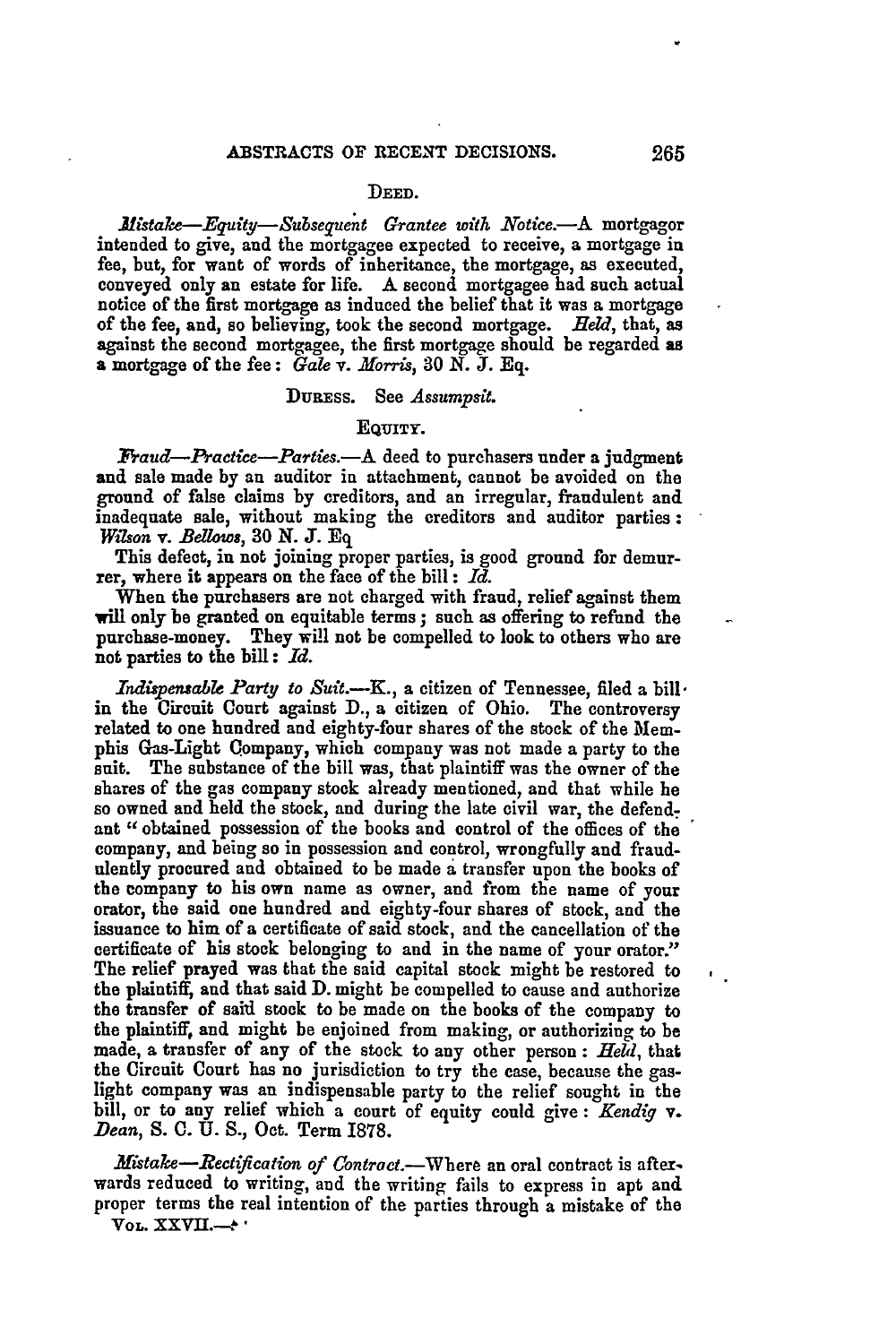draftsman, equity will permit the mistake to be corrected: *Nowlin v. Pync,* 47 Iowa.

*Practice--Demurrer to Bill*.--When there is a demurrer to the whole bill, and also to part, **and** the latter only is sustained, the regular decree is to dismiss so much of the bill as seeks relief in reference to the mat. ters adjudged bad, and to overrule the demurrer to the residue, and direct the defendant to answer thereto: *Giant Powder Co. v. Califor. na Powder Works,* **S. C. U. S.** Oct. Term **1878.**

*Action by United States-Attorney General- Chancery Jurisdction to grant Belief on the ground of* Fraud.-It is essential to a bill in chancery on behalf of the government to set aside a patent, or a con- firmation of land title under a Mexican grant, after it has become final, that it shall appear in some way, without regard to the special form that the attorney general has brought it himself, or given such authority for it as will make him officially responsible, and show his control of the cause through all stages of its presentation: *The United States v. Tkirockmorton et al.,* **S. O. U. S.,** Oct. Term **1878.**

The frauds for which a bill in chancery will be sustained to set aside a judgment or decree between the same parties, rendered **by** a court of competent jurisdiction, are frauds extrinsic or collateral to the matter tried by the first court, and not a fraud which was in issue in that suit: *-d.-*

The cases in which such relief has been granted are those in which, **by** fraud or deception practised on the unsuccessful party, he has been prevented from exhibiting fully his case, **by** reason of which there has never been a real contest before the court of the subject-matter of the suit **:** *Id.*

### EVIDENCE. See *Criminal Law.*

Person not heard from for Seven Years-Presumption.-A person shown not to have been heard of for seven years **by** those (if any) who, if he had been alive, would naturally have beard of him, is presumed to be dead, unless the circumstances of the case are such as to account for his not being heard of without assuming his death: *Davie et al. v. Briggs,* **S. C. U. S.,** Oct. Term, **1878.**

But that presumption is not conclusive, nor is it to be rigidly observed without regard to accompanying circumstances which may show that death in fact occurred within the seven years: *Id.*

**If** it appears in evidence that the absent person, within the seven years, encountered some specific peril, or within that period came within the range of some impending or immediate danger, which might reason- ably be expected to destroy life, the court or jury may infer that life ceased before the expiration of the seven years: *Id.*

Where a party has been absent seven years, without having been heard *of,* the only presumption arising is that **he** is then dead, there is none as to the time of his death: *Id.*

*Proof of Handwriting.-When* the genuineness of a written instrument is the subject of investigation, it is.not competent to prove the execution of other papers having no connection with the case, and then, **by** the testimony of experts, who have compared them with the instru-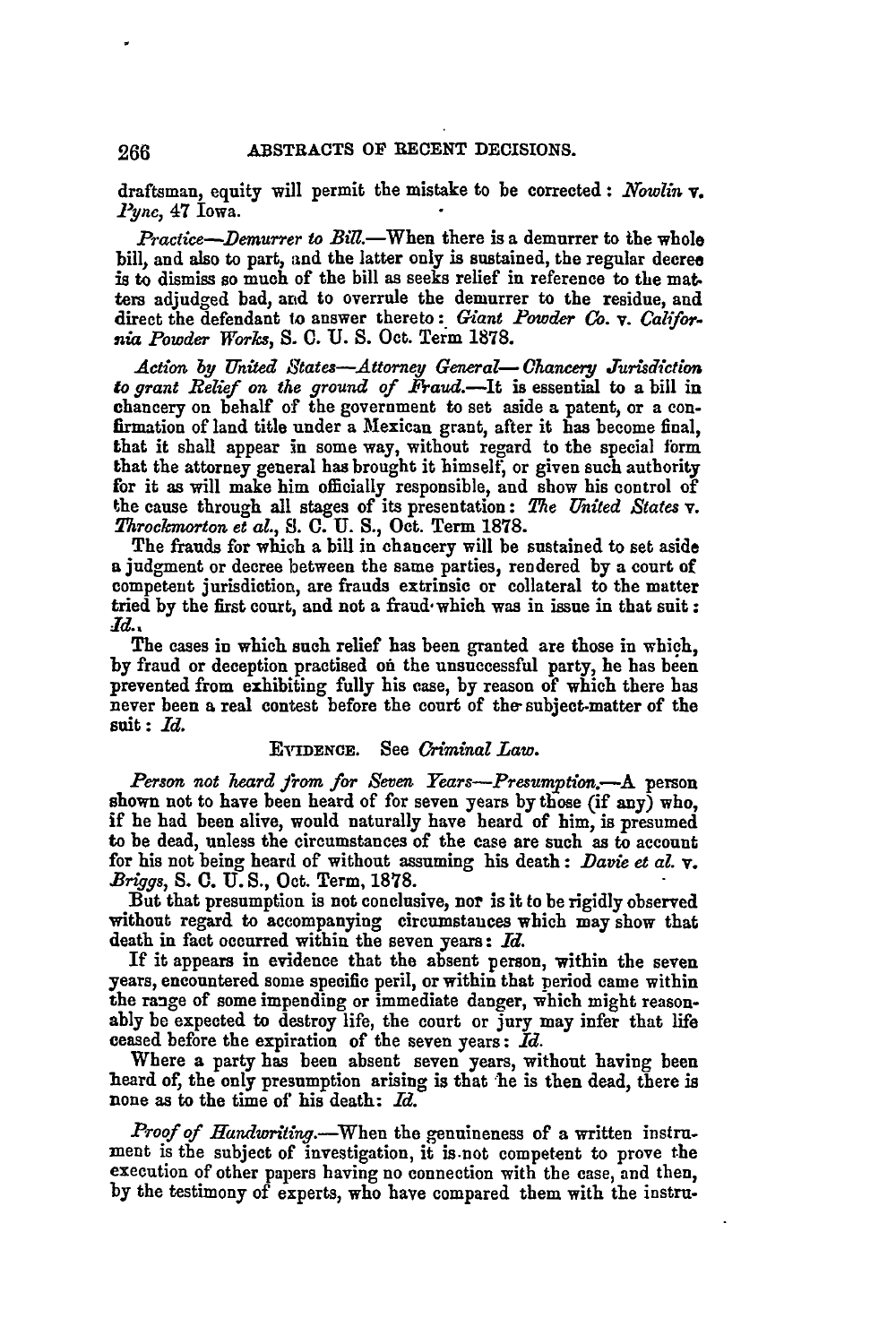ment in question, to show that the latter is a forgery: *State* v. *Clinton,* **67** Mo.

# EXECUTOR. See *Usury.*

# **FRAUD.** See *Equity.*

*Sham Bid.-If* one, **by** fraud procures a sham bid on his property, when offered for sale, **by** an irresponsible person, and thereby succeeds in having the land of another sold to pay off a portion of the debt he is equitably bound to pay, such injured party may recover back the sum so lost **by** him in the sale of his property, or the sum realized **by** the other, with interest: *Darst v. lhomas,* **87** Ills.

### **FRAUDS, STATUTE OF.**

*Orinal or Collateral Undertaking-An* original undertaking to retain attorneys to attend to a suit for a third person may be implied from circumstances, but one collateral to answer for the debt of another cannot, as it must be in writing. Whether a party's undertaking is original or merely collateral, is a question of fact for the jury **:** *.Mashier* **V.** *Kitchel & Arnold,* **87** Ills.

#### **FRAUDULENT CONVEYANCES.**

*Sile of Goods- Change of Possession.-The* actual **and** continued change of possession, contemplated by the statute in relation to fraudulent conveyances **(1 W. S. p.** 281, § **10),** must **be** open, notorious and unequivocal--such as to apprise the community, or those accustomed to deal with the vendor, that the goods sold have changed hands, and that the title has passed from the vendor to the vendee (following *Caflin v. Ro.yburg,* 42 Mo. 439, and other cases) **:** *Wright* **v.** *M Cormick,* **<sup>67</sup> Mo.**

If the purchaser of a stock of goods permits them to remain at the vendor's place of business, without removing his business sign, the **change of possession** is not unequivocal within the meaning of the foregoing rule, notwithstanding it may appear that when the sale was made, the purchaser, **in** the presence and with the consent of the vendor, noti**fied the** vendor's clerks of the fact and told them that in dealing with the goods in the future they were to act for him, and that the vendor was **to** have no further control over them, and that he did not, in fact, exercise any farther control with the purchaser's consent.

### **HiGnWAY.**

*Dedieation-Proof of Intent.-To* show that title is acquired to land for a public'road **by** dedication, the proof should be very satisfactory, either of an actual intention to dedicate, or of such acts and declarations, as should equitably stop the owner from denying such intention: *Kyle* **v.** *Town of Logan,* **87** Ills.

### **HUSBAND AND WIFE.**

*Residene-Divorce.-In* law the domicile of the husband is that of his wife, and her residence follows that of the husband. When a husband acquires a new home it is the duty of his wife to go with him, and if she refuses, without justification, for two years, the husband will be entitled to a divorce: *Kennedy v. Kennedy,* **87** Ills.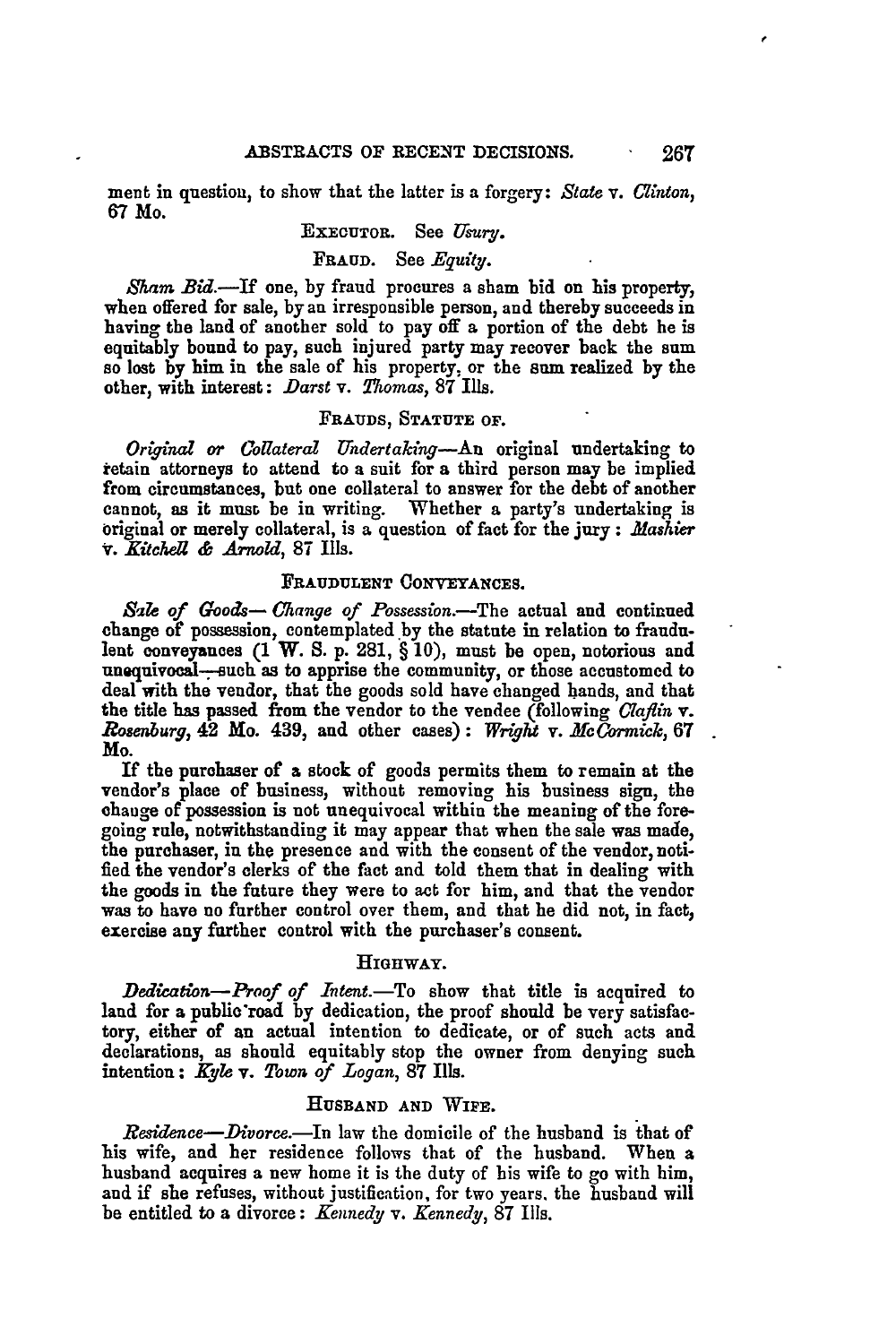### INSOLVENT.

*Preference of Debt to State.-New* Jersey does not possess the crown's common law prerogative to have its debts paid in preference to the debts of other creditors; *Board of Freeholders of .Middlesex Co. v. State Bank,* **30 N. J. Eq.**

# **INSURANCE.**

*Statements of Soliciting Agent-Notice to Agent-Such Agent acts* for Company, not for *insured*.-Parol evidence is admissible to show that the assured stated to the solicitor of the insurance company who received the application the fact that there was an encumbrance upon the property insured: *Boetcher v. Hawkeye Ins. Co.,* 47 Iowa.

Notice to a soliciting agent, who is authorized to fill up applications for the assured, to receive premiums and forward the same with the application to the company, and whose agency thereupon ceases, is notice to the company: *Id.*

**A** policy of insurance expressly stipulated that the soliciting agent who took the application was the agent of the assured; the latter was not advised of the fact at the time of the negotiation, when the application was signed and the premium paid; the policy further provided that the insurance might be terminated at the option of the company: Held, that the assured had the right to believe the soliciting agent was the agent of the company, and the insertion of the clause in the policy providing that he was the agent of the assured constituted a fraud upon the latter, of which the company could not take advantage: *Id.*

*Notice of Loss.*—Where a policy of insurance required immediate notice to be given by the assured in case of a loss, and in the great fire in Chicago on October 9th 1871, the plaintiff's property insured was burned, notice of the loss given November 13th 1871, was held to have been given in sufficient time, in view of the great derangement in all kinds of business caused **by** the **fie :** *Knickerbocker Ins. Co. v. Mc Ginnis,* **87** Ills.

### INTEREST.

Conflict of Laws-Lex Loci-Different Rates of Interest.-Where bonds were executed in New York and made payable there, it was held that delinquent interest thereon drew interest at the rate of six per cent. Following *Preston v. Walker,* **26** Iowa 205: *Burrows v. Stryker,* 47 Iowa.

A decree will draw only the rate of interest of the debt, and if a part of the debts drew one rate of interest and a part another, the decree will in like manner draw different rates of interest: *Id.*

# **JUDGMENT.**

*Judgment by Cnfession.-When* a judgment **by** confession under **a** warrant of attorney is opened, and the defendant allowed to plead a defence, the court has no right to require the defendant to bring into court the sum supposed to be due, as a condition to opening the case. The judgment may be allowed to stand as a security for the condition, till after the trial of the issues tendered on the defence: *Page* v. *Wallace,* 87 **Ills.**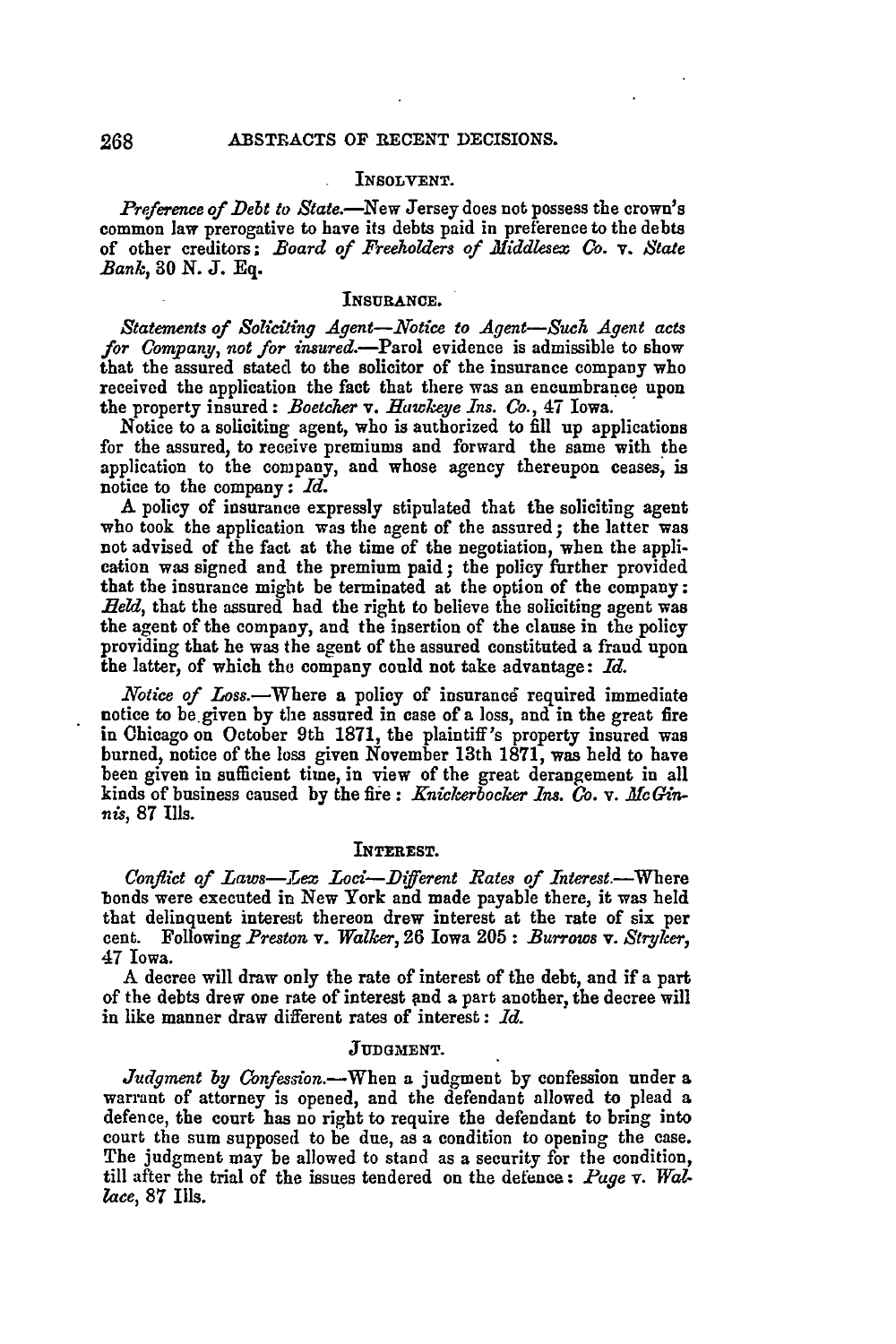### **LIMITATIONS, STATUTE** OF.

*New Parties-Subrogation.-The* administrator of **a** deceased sheriff having sued upon a note given to his intestate for the purchase-money of land sold **by** him under a decree of court, the sureties of the deceased, who had been compelled to pay to the parties entitled the amount for which the land sold, claiming the right to be subrogated in place of the administrator, caused themselves to be substituted as plaintiffs in the action more than ten years after the maturity of the note. Held, that as they virtually commenced a new action-one in equity, instead of the action at law upon the note-they were barred **by** the Statute of Limitations, although the action, as originally brought, was not barred: *Sweet* **v.** *Jeffries,* **67** Mo.

#### **MdRTGAGE.** See *Deed.*

# **NEW TRIAL.**

*When Chancery will grant a New Trial at Law.*—Where a plaintiff's attorney brings a case on for trial in the absence and without the knowledge of the defendant and his attorney, in violation of a written stipulation **to** give ten days' previous notice of an intention to try the ease, **<sup>a</sup>**court of equity will grant **a** new trial, if it appears that the judgment is unjust, **and** this though relief may be **had** at law **by** motion to set aside the judgment: *Foote* **v..** *Despain,* **87** Ills.

# **PARTNERSHIP.**

*improper Payment of Partnership Funds.-If* **a** bank. pays out the money of a partnership, to one of the partners upon his check, in fraud of the rights of the other partners, an action at law cannot be maintained in the firm name against the bank, but a resort must be **had** to a court of equity for the relief of those partners claiming **to** be injured: *Church* v. *Kart Nat. Bank of Chicago,* **87** Ills.

### PAYMENT. See *Assumysit.*

*Mistake* in.-In the case of the sale of milk **by** the can, if **by** mistake of the parties the milk delivered is short of the quantity intended, owing to the cans not holding the amount supposed, and the vendor receives more money on that account than he is entitled to, he must account for the same, even though the purchaser was negligent in discovering the mistake: *Devine v. Edwards,* **87 Ills.**

### **PATENT.**

*Re-issue-Must be for same Invention.*-A re-issued patent must be for the same itivention as that which formed the subject of the original patent, or for a part thereof, when divisional re-issues are granted. It must not contain anything substantially new or different: *Giant Powder Co.* v. *Caliornia Powder Works,* **S. (. U. S.,** Oct. Term **1878.**

An original patent for a process will not support a re-issued patent for a composition, unless the composition is the result of the process, and the invention of the one involves the invention of the other: *Id.*

**A** patent granted for certain processes of exploding nitro-glycerine will not support a re-issue for a composition of nitro-glycerine and gun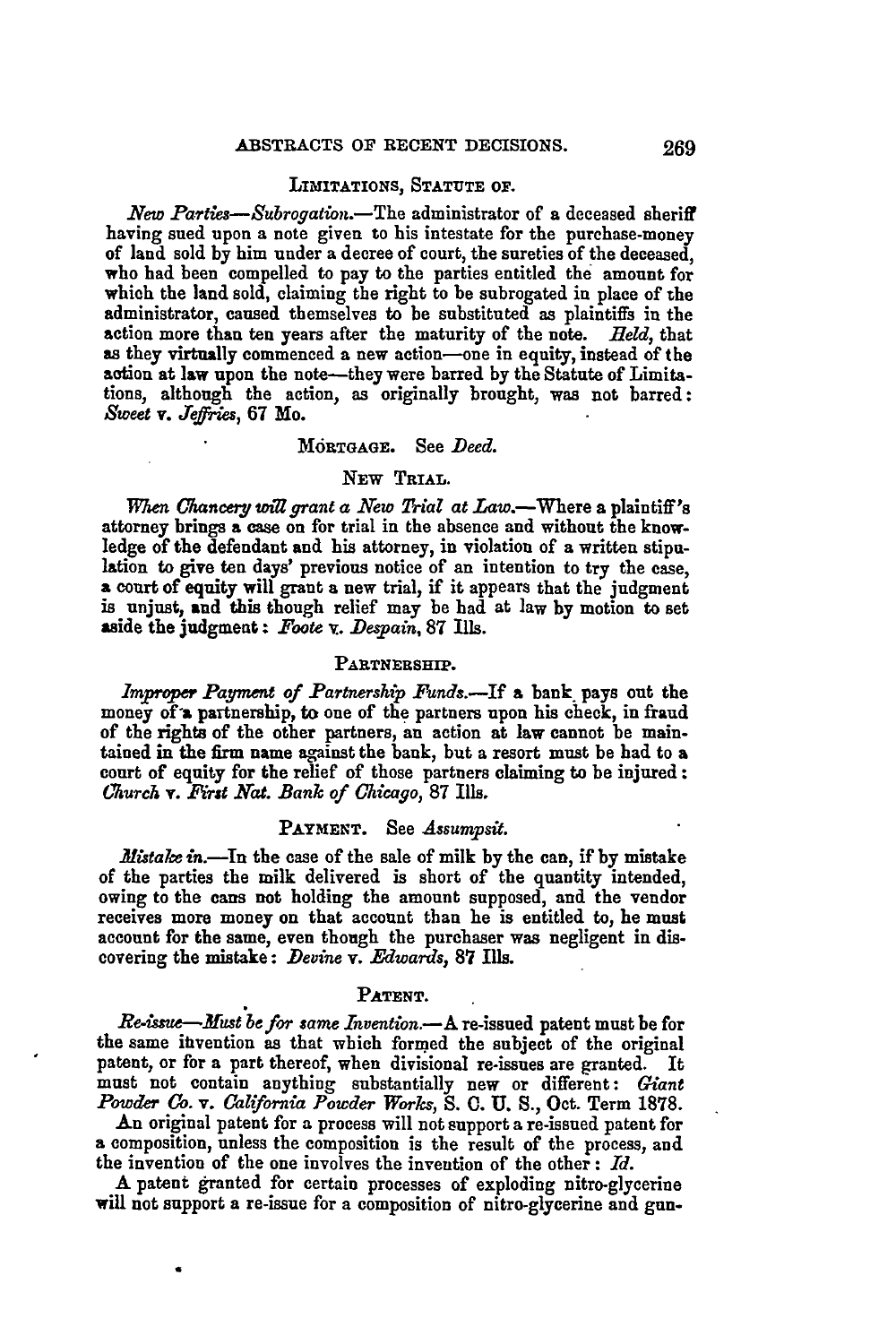powder or other substances, even though the original application claimed the invention of both process and compound. They are distinct inventions: *Id.*

### **PREsumpIoN.** See *Evidence.*

#### **PROHIBITION.**

*Writ does not lie* to arrest a proceeding at law for defect of parties, as when a suit which should be brought in the name of the state is brought in the name of private persons: *Bowman's* Case, **67** Mo.

### RAILROADS.

*Rights of Passengers as to T'ckets-Payment of Fare-Puttiny Passengers off for Nonpayment.-The* purchase of a ticket constitutes a contract between the company and passenger, in accordance with which the former undertakes to carry the latter **to** his destination on the particular train he takes and no other, unless he is permitted **by** some regulation of the company, upon compliance with some condition, to stop over at an intervening station and resume his journey **by** another train. The contract for the transportation of the passenger is an entirety, and if without the consent of the company he stops before reaching his destination, he cannot again impose the obligation of the contract upon the company **by** insisting that he shall be carried the remainder of the journey: *Stone v. C. &* **N.** TV. *Railroad C.,* 47 Iowa.

A passenger who refuses to pay his fare becomes a trespasser, not entitled to the rights **and** privileges of a passenger, and may rightfully be ejected from the train **by** an employee of the company: *Id.*

**By** refusal to pay his fare the passenger deprives himself of the right to insist upon courteous treatment from the company's employees and cannot complain of their misconduct **:** *Id.*

The cause of action being a breach of contract to carry, the passenger cannot be permitted to show that he was ejected from the train with insult and abuse, or that the conductor was intoxicated **:** *Id.*

Testimony to the effect that the plaintiff had been permitted at other times to stop over at intervening stations, and ride upon subsequent trains, with the same ticket, and without "stop-over" checks, was *held* inadmissible **:** *Id.*

Where a passenger has been ejected from a train for non.payment of fare, he must pay the fare from the station where he first entered the train before 'he can insist upon being carried forward upon the same train, and if he purchase a ticket at the point where he was ejected, the conductor may nevertheless exclude him from the train: *Id.*

That the passenger attempted to re-enter the train with good intent and without a purpose to defraud the company would not aid him to a recovery: *Id.*

### **RECEIVER.**

*T'tle.-On* the appointment of a receiver of an insolvent corporation, its title to its property is divested **by** force of law: *Board of Chosen Freeholders of Middlesex County v. State Bank,* **30 N.** *J.* **Eq.**

*When his Title Accrues-The* title of a receiver to the property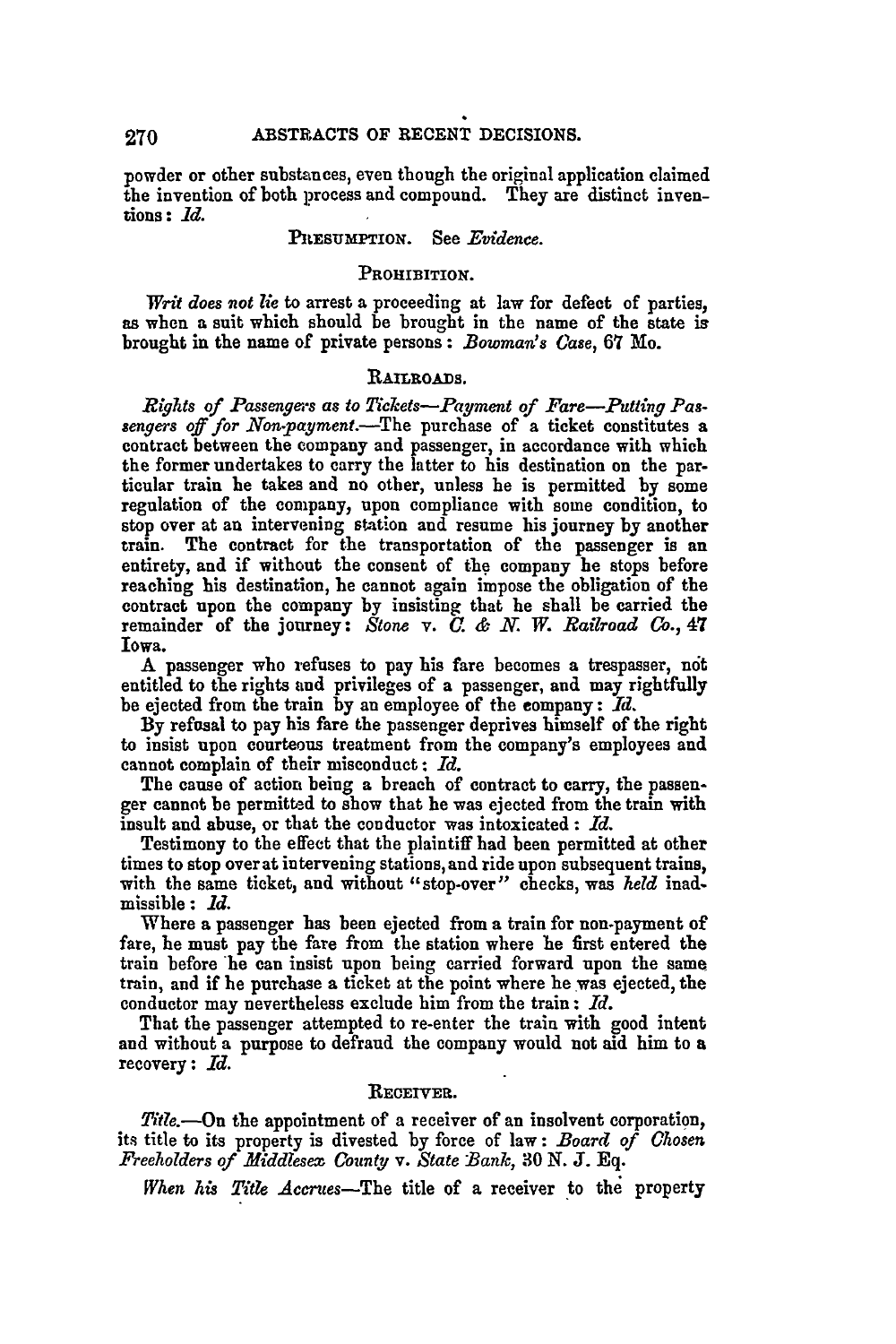which is the subject of the receivership, attaches from the date of the order of court appointing him; **it** is not deferred until he gives bond in compliance with **the** order: *Maynard v. Bond,* 67 Mo.

### **SERVANT.** See *Damages.*

### **M!UGLING.** See *Statute.*

### **STATUTE.**

In Derogation of Common Law.-Statutes in derogation of the common law are to be so construed as not to infringe upon the rules or principles of the common law to any greater extent than is plainly expressed: *State* v. *CYnton,* **67** Mo.

*Repeal by subsequent Act is Judicial not Legislative Question-Acts of Congress against Smuggling.-An* action of debt cannot be maintained at the suit of the United States to recover the penalties prescribed by the fourth section of the Act of Congress, approved July 18th 1866, entitled *"An* Act to prevent smuggling, and for other purposes." That act contemplated a criminal proceeding, and not a civil remedy: *Plhe United States v. Claftin et al., S.* **C. U. S.,** Oct. Term, **1878.**

Nor does section **3082** of the Revised Statutes authorize a civil action **:** *Id.*

A recital in a statute that a former statute had been repealed or superseded **by** subsequent acts, is not conclusive that such a repeal or supersedure had been made. Whether a statute was repealed **by** a later one is a judicial not a legislative question **:** *Id.*

When a new statute covers the whole subject-matter of an old one, adds offences, varying the procedure, the latter operates **by** way of substitution, and not cumulatively. The former is, therefore, impliedly repealed. It is, however, necessary to the implication of a repeal that the objects of the two statutes are the same, in the absence of any repealing clause. If they are not, both statutes will stand, though they refer to the same subject: *Id.*

#### **TROVER.**

 $E$ ffect of Judgment on Title--Former Application--Damages.--A judgment in trover, without satisfaction, does not pass the title of the property to the defendant: *Atwater v. Tupper,* 45 Conn.

The plaintiff brought two actions of trover at the same time against A. and B., who had severally converted the same property, the conversion **by** B. being after that by A. He obtained judgment against A., when **B.** pleaded that fact in bar of the further maintenance of the action, the judgment not having been satisfied. *11eld* to be no bar: *Id.*

And *held,* that the judgment was to be for the full value of the property: *Id.*

The value of the property had been found upon a hearing on the general issue before the filing of the plea in bar of the further maintenance of the action. The plaintiff demurred to that plea and the court sustained the demurrer. The defendant then claimed the right to be heard upon the question of damages. *Held,* that, as the value of the